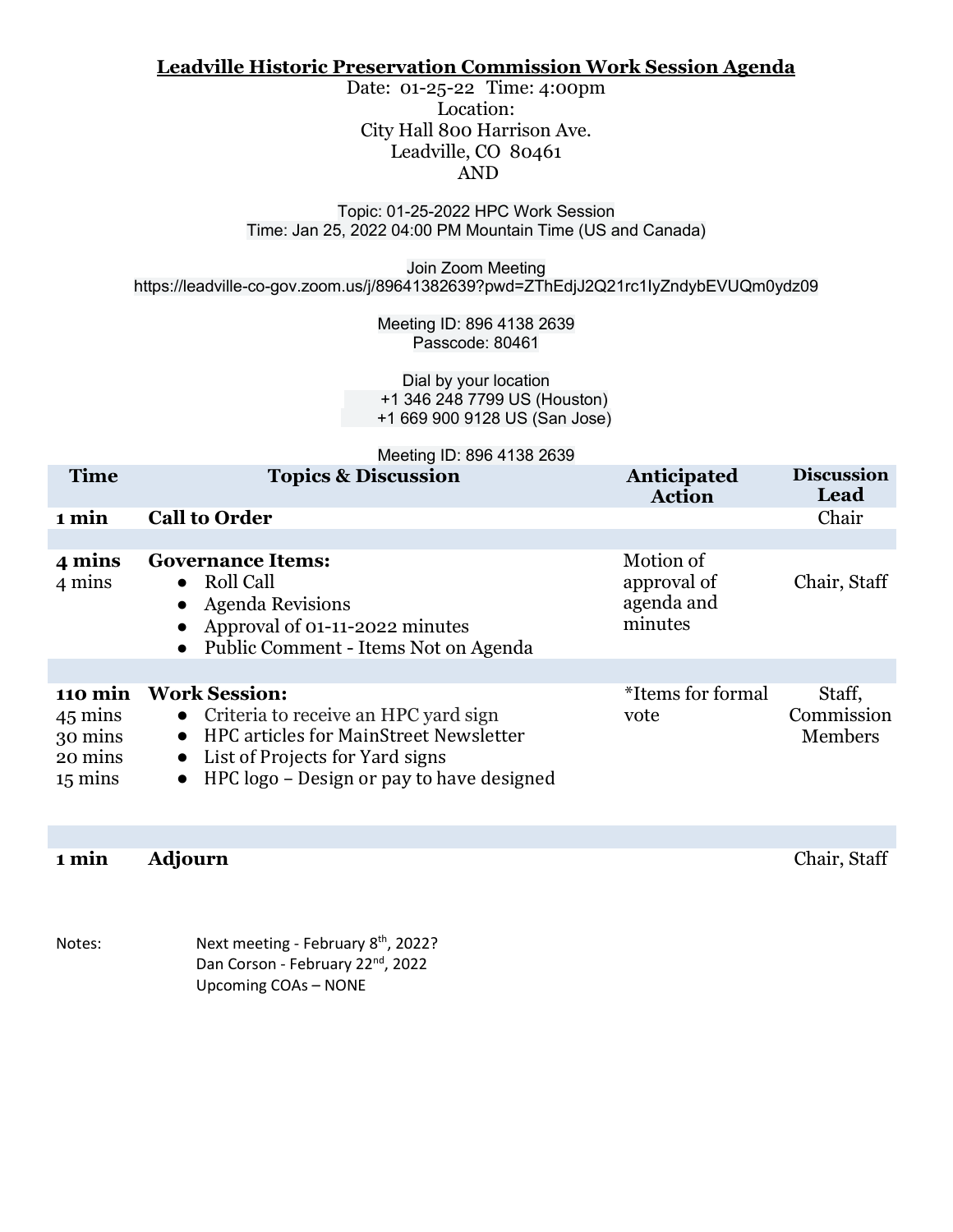### **Leadville Historic Preservation Commission Meeting Tuesday, January 11, 2022- 4pm City Hall and via Zoom**

### **Attendance: Commissioners Marcia Martinek, Scott Spillman, Stephen Whittington & Joey Edwards Alternate Member – Curt Fladager - Absent City of Leadville Mayor – Greg Labbe - Present**

## **City of Leadville Administrative Assistant – Lori Tye - Present**

### **Call to Order: 4:02 pm**

Roll Call

### **Governance Items**

Consent agenda (changes to agenda) NONE December 14, 2021 minutes APPROVED

### **Discussion Items**

### **Public Comments -** NONE

### **New Business**

- **1) 510 Harrison Ave Tour Update** Chair Martinek shared pictures
- **2) 715-717 Harrison Ave Update**
- **Chair Martinek shared mortar analysis**<br>**3) 310/308 W 2<sup>nd</sup> St Update 3) 310/308 W 2nd St Update** Mr. Korn not coming to HPC meeting, Chair Martinek to ask Janice Fox for a more in-depth history of structure before proceeding
- **4) Sign Price Update & Order** Final price paid - \$288.31 in December 2021
- **5) HPC monthly contribution to MainStreet Newsletter** Deadline for 1st blurb 1/14 Intro to HPC, purpose

# **HPC Updates / Action Items / Housekeeping Matters**

- **1) Meeting schedule through April –** Work session 1/25/2022 Criteria to receive HPC yard sign, ideas/blurbs for future MainStreet newsletters
- **2) Annual Saving Places Conference –** registration for 4 commissioners
- **3) Fill vacancies – March 1st, 2022**
- **4) Kurt Schweigert, Twin Lakes** -spoke
- **5) Nancy Bailey, MainStreet/EDC**  spoke

# **Motion to Adjourn**

Regular Meetings: Twice a month for spring/summer season

Next Meeting: Jan. 25, 2022 **Adjourned 5:12 pm**